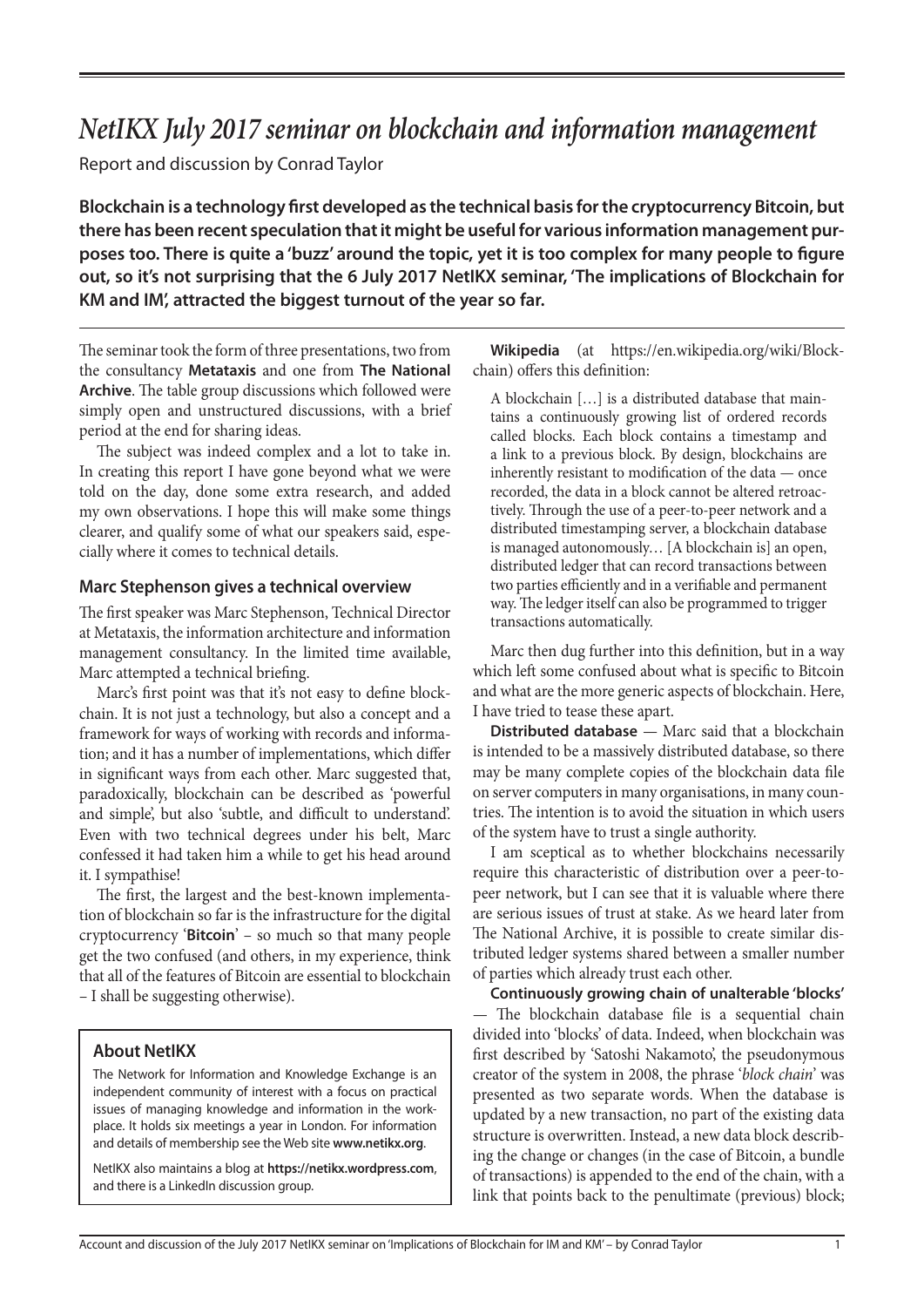which points back to the previous one; and so on back to the 'genesis block'.

One consequence of this data structure is that a very active blockchain that's being modified all the time grows and grows, potentially to monstrous proportions. The blockchain database file that maintains Bitcoin has now grown to 122 gigabytes! Remember, this file doesn't live on one centralised server, but is duplicated many times across a peer-to-peer network. Therefore, a negative consequence of blockchain could be the enormous expense of computing hardware resources and energy involved in a blockchain system.

(As I shall later explain, there are some peculiar features of Bitcoin which drive its bloat and its massive use of computational resources; for blockchains in general, it ain't necessarily so.)

**Timestamping** — when a new block is created at the end of a chain, it receives a timestamp. The Bitcoin 'timestamp server' is not a single machine, but a distributed function.

**Encryption** — According to Marc, all the data in a blockchain is encrypted. More accurately, in a cryptocurrency system, crucial parts of the transaction data do get encrypted, so although the contents of the blocks are a matter of public record, it is impossible to work out who was transferring value to whom. (It is also possible to implement a blockchain without any encryption of the main data content.)

**Managed autonomously** — For Bitcoin, and other cryptocurrencies, the management of the database is done by distributed software, so there is no single entity, person, organisation or country in control.

**Verifiable blocks** — It's important to the blockchain concept that all the blocks in the chain can be verified by anyone. For Bitcoin, this record is accessible at the site bitcoin.info.

**Automatically actionable** — In some blockchain systems, blocks may contain more than data; at a minimum they can trigger transfers of value between participants, and there are some implementations – **Ethereum** being a notable example – which can be programmed to 'do' stuff when a certain condition has been met. Because this happens without user control, without mediation, all of the actors can trust the system.

## **Digging into detail**

In this section, I am adding more detail from my own reading around the subject. I find it easiest to start with Bitcoin as the key example of a blockchain, then explore how other implementations vary from it.

'Satoshi Nakamoto' created blockchain in the first place to implement Bitcoin as a digital means to hold and exchange value – a currency. And exchange-value is a very simple thing to record, really, whereas using a blockchain to record more complex things such as legal contracts or medical records adds extra problems – I'll look at that later. Let's start by explaining Bitcoin.

Alice wants to pay Bob. Alice 'owns' five bitcoins – or to put it more accurately, the Bitcoin transaction record verifies that she has an entitlement to that amount of bitcoin value: the 'coins' do not have any physical existence. She might have purchased them online with her credit card, from a Bitcoin broker company such as **eToro**. Now, she wants to transfer some bitcoin value to Bob, who in this story is providing her with something for which he wants payment, and has emailed her an invoice to the value of 1.23 BTC. The invoice contains a 'Bitcoin address' – a single-use identifier token, usually a string of 34 alphanumeric characters, representing the destination of the payment.

To initiate this payment, she needs some software called a 'Bitcoin wallet'. Examples are **breadwallet** for the iPhone and iPad, or **Armory** for Mac, Linux and Windows computers. There are also online wallets. Users may think, 'the wallet is where I store my bitcoins'. More accurately, the wallet stores the digital credentials you need to access the bitcoin values registered in the blockchain ledger against your anonymised identity.

Launching her wallet, Alice enters the amount she wants to send, plus the Bitcoin address provided by Bob, and presses Send.

For security, Alice's wallet uses **public key cryptography** (see below) to append a scrambled digital signature to the resulting message. By keeping her private key secret, Alice is guaranteed that no-one can spoof Bitcoin into thinking that the message was sent to the system by anyone else other than her. The Bitcoin messaging system records neither Alice's nor Bob's identity in the data record, other than in deeply encrypted form: an aspect of Bitcoin which has been criticised for its ability to mask criminallyinspired transactions.

At this stage, Alice is initiating no more than a proposal, namely that the Bitcoin blockchain should be altered to show her wallet as that bit 'emptier', and Bob's a bit 'fuller'. Implementing computers on the network will check to see whether Alice's digital signature can be verified with her public key, that the address provided by Bob is valid, and

# **Public key cryptography**

In public key cryptography, messages are secured using a pair of keys – the public key which may be disseminated widely, and a private key known only to the owner (in this case, the owner of a Bitcoin account). These methods can be used either for **encryption** of messages using someone's public key, which only they can read using their private key, or for **authentication** (e.g. a 'digital signature') in which someone creates an authentication code using their private key, and the receiver can check using their public key to ensure it really came from them.

The algorithms used in public key cryptography rely on very difficult mathematical problems. For example the RSA method uses two randomly chosen very large prime numbers as the public and private keys. It's computationally relatively easy to multiply the primes, but nearly impossible to 'factorise' them.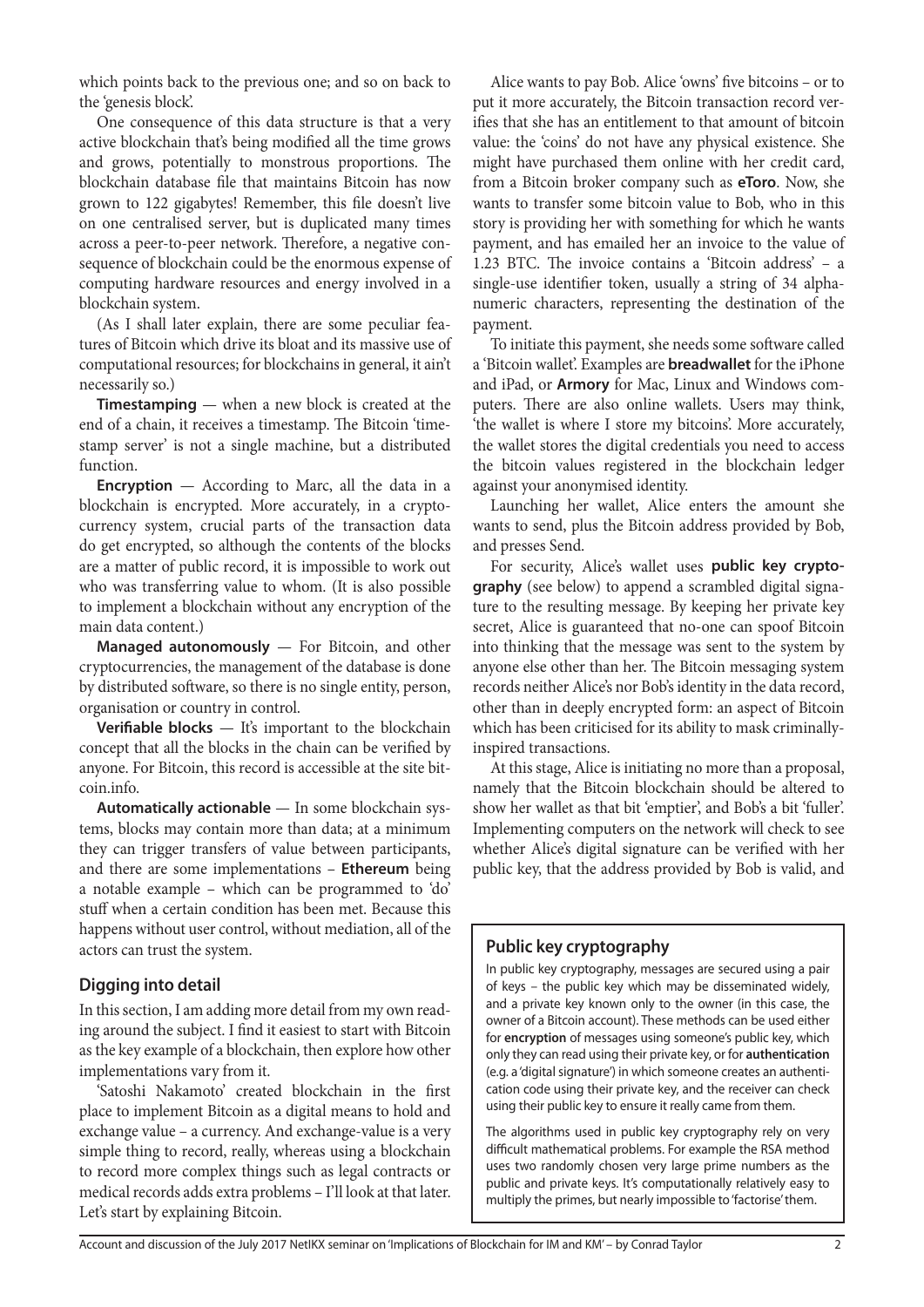that Alice's account does in fact have enough bitcoin value to support the transaction.

If Alice's bitcoin transaction proposal is found to be valid and respectable, the transaction can be enacted, by modifying the blockchain database (updating the ledger, if you like). As Marc pointed out, this is done not by changing what is there already, but by adding a new block to the end of the chain. Multiple transactions get bundled together into one Bitcoin block, and the process is dynamically managed by the Bitcoin server network to permit the generation of just one new such block approximately every ten minutes – for peculiar reasons I shall later explain.

#### **Making a block: the role of the 'hash'**

The blocks are generated by special participating servers in the Bitcoin network, which are called '**miners**' because they get automatically rewarded for the work they do by having some new Bitcoin value allocated to them.

In the process of making a block to add to the Bitcoin blockchain, the first step is to gather up the pending transaction records, which are placed into the body of the new block. These transaction records themselves are not encrypted, though the identities of senders and receivers are. I have heard people say that the whole blockchain is irreversably encrypted, but if you think about it for a second, this has to be nonsense. If the records were rendered uninspectable, the blockchain would be useless as a record-keeping system!

However, the block as a whole, and beyond that the blockchain, has to be protected from accidental or malicious alteration. To do this, the transaction data is put through a process called 'cryptographic hashing'. Hashing is a well-established computing process which feeds an arbitrarily large amount of data (the 'input' or 'message') through a precisely defined algorithmic process, which reduces it down to a fixed-length string of digits (the 'hash'). The hashing algorithm used by Bitcoin is SHA-256, created by the US National Security Agency and put into the public domain.

By way of example, I used the facility at **<http://> [passwordsgenerator.net/sha256-hash-generator/](http://)** to make an SHA-256 hash of everything in this article up to the end of the last paragraph (in a previous edits, I should add; I've made changes since). I got 9F0B 653D 4E6E 7323 4E03 B04C F246 4517 8A96 DFF1 7AA1 DA1B F146 6E1D 27B0 CA75 (you can ignore the spaces).

The hash string looks kind of random, but it isn't – it's 'deterministic'. Applying the same hashing algorithm to the same data input will always result in the same hash output. But, if the input data were to be modified by even a single character or byte, the resulting hash would come out markedly different.

Note that the hash function is, for all practical purposes, 'one-way'. That is, going from data to hash is easy, but processing the hash back into the data is impossible: in the case of the example I just provided, so much data has been discarded in the hashing process that no-one receiving just

the hash can *ever* reconstitute the data. It is also theoretically possible, because of the data-winnowing process, that another set of data subjected to the same hashing algorithm could output the same hash, but this is an extremely unlikely occurrence. In the language of Bitcoin, the hashing process is described as '**collision-resistant**'.

The sole purpose of this hashing process is to build a kind of internal certificate, which gets written into a special part of the block called the 'header'. Here, cryptography is not being used to hide the transaction data, as it might in secret messaging, but to provide a guarantee that the data has not been tampered with.

Joining the hash of the transaction data in the header are some other data, including the current timestamp, and a hash of the header of the preceding block in the chain. These additions are what gives the blockchain its inherent history, for the preceding block also contained a hash of the header of the block before that, and so on down the line to the very first block ever made.

## **The role of the 'miner' in the Bitcoin system**

Now, as far as I can tell, there is nothing in principle wrong with having the blockchain-building process run by one trusted computer, with the refreshed blockchain perhaps being broadcast out at intervals and stored redundantly on several servers as a protection against disaster.

But that's not the way that Bitcoin chose to do things. They wanted the block-writing process to be done in a radically decentralised way, by servers competing against each other on a peer-to-peer network; they also chose to force these competing servers to solve tough puzzles which are computationally very expensive to process. Why? Because intimately entangled in the way the Bitcoin ecology builds blocks, is the way that new bitcoins are minted; at present the 'reward' from the system to a miner-machine for successfully solving the puzzle and making the latest block in the chain is a fee of 12.5 fresh new bitcoins, worth thousands of dollars at current exchange rates. That's what motivates private companies to invest in mining hardware, and take part in the game.

This reward-for-work scheme is why the specialised computers that participate in the block-building competition are called 'miners'.

Let's assume that the miner has got as far through the process as verifying and bundling the transaction data, and has created the hash of the data for the header. At this point the Bitcoin system cooks up a mathematical puzzle based on the hash, which the 'miner' system making the block has to solve. These mathematical puzzles (and I cannot enlighten you more about their precise nature, it's beyond me!) can be solved only by trial and error methods. Across the network, the competing miner servers are grinding away, trying trillions of possible answers, hashing the answers and comparing them to the header hash and the puzzle instructions to see if they've got a match.

This consumes a lot of computing power and energy – in 2014, one bitcoin 'mining farm' operator, Megabigpower in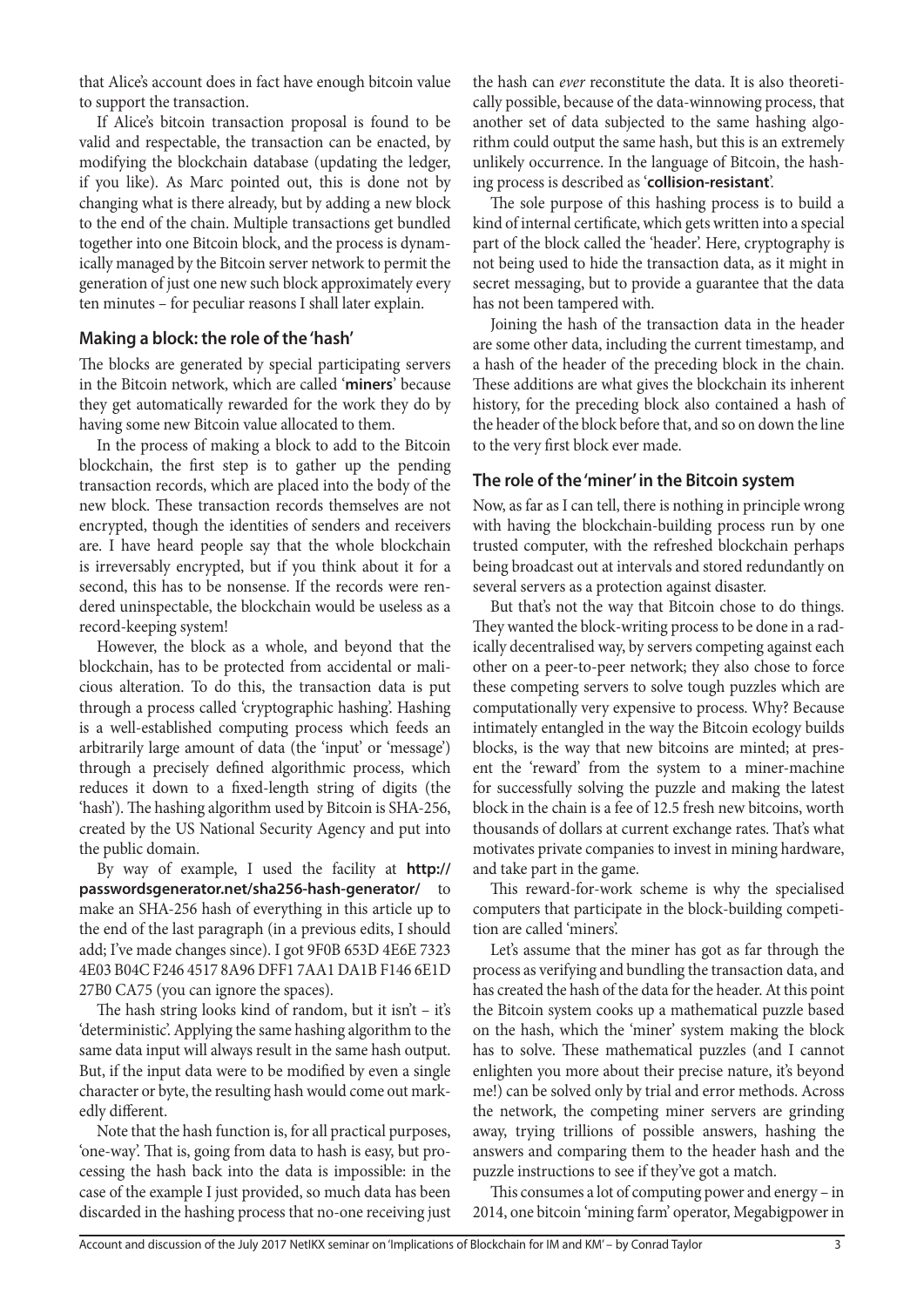Washington State, USA, estimated that it was costing 240 kilowatt-hours of electricity per bitcoin earned, the equivalent of 16 gallons of petrol. It's doubtless gone up by now. The hashing power of the machines in the Bitcoin network has surpassed the combined might of the world's 500 fastest supercomputers! (See 'What is the Carbon Footprint of a Bitcoin?' by Danny Bradbury: [https://www.coindesk.](https://www.coindesk.com/carbon-footprint-bitcoin/) [com/carbon-footprint-bitcoin/\)](https://www.coindesk.com/carbon-footprint-bitcoin/).

When a miner 'thinks' it has a correct solution, it broadcasts to the rest of the network and asks other servers to check the result (and thanks to the hash-function check, though solving the problem is hard, checking the result is easy). All the servers which 'approve' the solution – strangely, it's called a 'nonce' – will accept the proposed block, now timestamped and with a hash of the previous block's header included to form the chainlink, and they update their local record of the blockchain accordingly. The successful miner is rewarded with a transaction which earns it a Block Reward, and I think collects some user transaction fees as well.

Because Bitcoin is decentralised, there's always the possibility that servers will fall out of step, which can cause temporary forks and mismatches at the most recent end of the blockchain, across the network ('loose ends', you might call them). However, the way that each block links to the previous one, plus the timestamping, plus the rule that each node in the network must work with the longest extant version it can find, means that these discrepancies are self-repairing, and the data store is harmonised automatically even though there is no central enforcing agency.

The Bitcoin puzzle-allocation system dynamically adjusts the complexity of the puzzles so that they are being solved globally at a rate of about only six an hour. Thus although there is a kind of 'arms race' between competing miners, running on ever faster competing platforms, the puzzles just keep on getting tougher and tougher to crack, and this is what controls the slow increase in the Bitcoin 'money supply'. Added to this is a process by which the rate of reward for proof-of-work is being slowly decreased over time, which in theory should make bitcoins increasingly valuable, rewarding the people who own them.

As I shall shortly explain, this computationally very expensive 'proof-of-work' system is not a necessary feature of blockchain *per se*, and other blockchains use a less expensive 'proof-of-stake' system to allocate work.

## **Disentangling blockchain from Bitcoin**

To sum up, in my opinion the essential characteristics of blockchain in general, rather than Bitcoin in particular, are as follows (and compare this with the Wikipedia extract quoted earlier):

◆ A blockchain is a data structure which acts as a consultable ledger for recording sequences of facts, statuses, actions or transactions which occur over time. So it is not a database in the sense that a library catalogue is; still less could it be the contents of that

library; but the lending records of that library could well be in blockchain form, because they are transactions over time.

- ◆ New data, such as changes of status of persons or objects, are added by appending blocks of re-formed data; each block 'points' towards the previous one, and each block also gets a timestamp, so that together the blocks constitute a chain from oldest to newest.
- ◆ The valuable data in the blocks are not necessarily encrypted (contrary to what some people say), so that with the right software, the record is open to inspection.
- ◆ However, a fairly strong form of cryptographic hashing is applied to the data in each block, to generate a kind of internal digital certificate which acts as a guarantee that the data has not become corrupted or maliciously altered. The hash string thus generated is recorded in the head of the block; and the whole head of the block will be hashed and embedded in the head of the following block, meaning that any alteration to a block can be detected.

And I believe we can set aside the following features which are peculiarities of Bitcoin:

- ◆ The Bitcoin blockchain is a record of all the transactions which have ever taken place between all of the actors within the Bitcoin universe, which is why it is so giganormous (to coin a word). Blockchains which do not have to record value exchange transactions can be much smaller and non-global in scope – my personal medical record, for example, would need to journal only the experiences of one person.
- ◆ All the data tracked by the Bitcoin blockchain has to live inside the blockchain; but blockchain systems can also be hybridised by having them store secure and verified links to other data repositories. And that's a sensible design choice where the entire data bundle contains binary large objects (BLOBs) such as x-rays, scans of land title deeds, audio and video recordings, etc.
- ◆ The wasteful and computationally expensive 'proof of work' test faced by Bitcoin miners is, to my mind, totally unnecessary outside of that kind of cryptocurrency system, and is a burden on the planet.

# **Marc shows a block**

In closing his presentation, Marc displayed a slide image of the beginning of the record of block number 341669 inside the Bitcoin blockchain, from back in February 2015 when the 'block reward' for solving a 'nonce' was 25 Bitcoins. You can follow this link to examine the whole block on bitcoin.info: https://blockchain.info/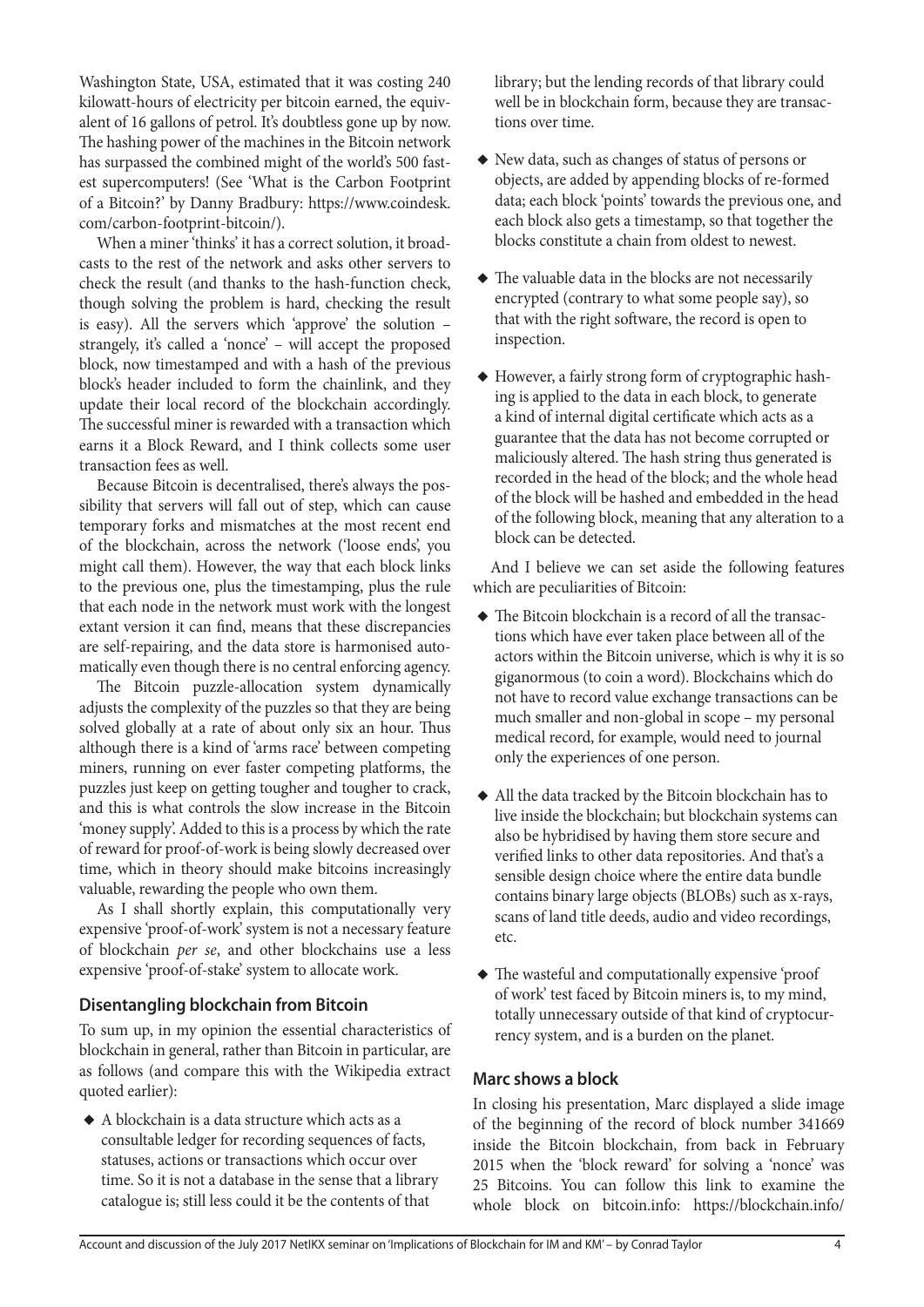|                         | <b>Block #341670</b>                |                     |                  |                                                                                                                                                                       | Left: Bitcoin Block #341670 was created on 2nd<br>February 2015, incorporating 1031 transactions |  |
|-------------------------|-------------------------------------|---------------------|------------------|-----------------------------------------------------------------------------------------------------------------------------------------------------------------------|--------------------------------------------------------------------------------------------------|--|
| Summary                 |                                     |                     |                  |                                                                                                                                                                       | adding up to just under 1084 bitcoins of value.                                                  |  |
|                         | Number Of Transactions              | 1031                | Hash             | 00000000000000000062e8d7d9b7083ea45346d7f8c091164c313eeda2ce5db11<br>at the site blockchain.info.<br>00000000000000000005a2f67ea3f3d84adb452dd21736596c3ec4856a1a1dc2 | All the blocks in this blockchain can be inspected                                               |  |
| <b>Output Total</b>     |                                     | 6.946.47997159 BTC  | Previous         |                                                                                                                                                                       |                                                                                                  |  |
|                         | <b>Estimated Transaction Volume</b> | 1,083.83459534 BTC  | <b>Block</b>     | 00000000000000000014002147edbf73762c02bee6a0e583e0b41569fee09e66                                                                                                      | Bottom right: the first two transactions in the block.                                           |  |
| <b>Transaction Fees</b> |                                     | 0.15136372 BTC      | Next<br>Block(s) |                                                                                                                                                                       | Note how the identities of the parties to the trans-                                             |  |
| Height                  |                                     | 341670 (Main Chain) | Merkle           | 56e6570cdb2e9787f046fb76e502a6377375293df2786b24be1db0b20c3e7ac1                                                                                                      | actions are made anonymous.                                                                      |  |
| Timestamp               |                                     | 2015-02-02 19:28:12 | Root             |                                                                                                                                                                       |                                                                                                  |  |
| <b>Received Time</b>    |                                     | 2015-02-02 19:28:12 |                  | Transactions                                                                                                                                                          | 2015-02-02 19:28:12                                                                              |  |
| <b>Relaved By</b>       |                                     | <b>BTCC Pool</b>    |                  | 534b330ead78b88a1f9c26a7d7b2b5c43bac0e7430d1671ada4d6a3158856047                                                                                                      |                                                                                                  |  |
| <b>Difficulty</b>       |                                     | 41,272,873,894.7    |                  | No Inputs (Newly Generated Coins)                                                                                                                                     | 152f1muMCNa7goXYhYAQC61hxEgGacmncB                                                               |  |
| <b>Bits</b>             |                                     | 404399040           |                  |                                                                                                                                                                       | 25.15136372 BTC                                                                                  |  |
| <b>Size</b>             |                                     | 376,779 KB          |                  |                                                                                                                                                                       | 25.15136372 BTC                                                                                  |  |
| Version                 |                                     | $\overline{2}$      |                  |                                                                                                                                                                       |                                                                                                  |  |
| Nonce                   |                                     | 1454348738          |                  | 08493a21531eac158f6477d997faa9f07124671bba61a3e68fcd45c640dd17b8                                                                                                      | 2015-02-02 19:03:14                                                                              |  |
| <b>Block Reward</b>     |                                     | <b>25 BTC</b>       |                  | 17p3BWzFegh7DLELpodxt2crQjisvDbC95                                                                                                                                    | 1HEhEpnDhRMUEQSxSWeV3xBoxdSHifMZJ549.9998 BTC                                                    |  |
|                         |                                     |                     |                  |                                                                                                                                                                       | 49.9998 BTC                                                                                      |  |

block/0000000000000000062e8d7d9b7083ea45346d7f8c-091164c313eeda2ce5db11 (ignore the hyphens). I've also put a couple of screen captures from that record at the top of this page.

That block carries records of 1,031 transactions, of a value of 1,084 BTC, and it is about 377 KB in size (and remember, these blocks add up!) The transaction record data can be clearly read, even thought it will not make much sense to human eyes because of the anonymisation provided by the encrypted user address of the sender, and the encrypted destination address for the receiver. Thus all we can see is that '17p3BWzFeqh7DLELpodxt2crQjisvDbC95' sent 50 BTC to '1HEhEpnDhRMUEQSxSWeV3xBoxdSHjfMZJ5'

## **Other cryptocurrencies, other blockchain methods**

Bitcoin has had quite a few imitators; a July 17 article by Joon Ian Wong listed nine other cryptocurrencies – Ethereum, Etherium Classic, Ripple, Litecoin, Dash, NEW, IOTA, Monero and EOS. (Others not mentioned include Namecoin, Primecoin, Nxt, BlackCoin and Peercoin.) That article also points to how unstable the exchange values of cryptocurrencies can be: in a seven-day period in July, several lost over 30% of their dollar values, and \$7 billion of their market value was wiped out!

From our point of view, what's interesting is a couple of variations in how alternative systems are organised. Several of these systems have ditched the 'proof-of-work' competition as a way of winning the right to make the next block, in favour of some variant of what's called 'proof-of-stake'.

As an example, consider **Nxt**, founded in late 2013 with a crowdsourced donation campaign. A fixed 'money' supply of a billion NXT coins was then distributed, in proportion initially to the contributions made; from this point, trading began.

Within the Nxt network, the right to 'forge' the next block in the transaction record chain is allocated partly on the basis of the amount of the currency a prospective 'forger' holds (that's the *Stake* element), but also on the basis of a randomising process. Thus the task is allocated

to a single machine, rather than being competed for; and without the puzzle-solving element, the amount of compute power and energy required is slight – the forging progess can even run on a smartphone! As for the rewards for 'playing the game' and forging the block, the successful block-forger gains the transaction fees.

Marc specifically mentioned **Ethereum**, founded in 2014–15, the currency of which is called the 'ether'. In particular he referred to how Ethereum supports '**Smart Contracts**', which are exchange mechanisms performed by instructions in a scripting language being executed on the **Etherium Virtual Machine** – not literally a machine, but a distributed computing platform that runs across the network of participating servers.

Smart contracts have been explored by the bank UBS as a way of making automated payments to holders of 'smart bonds', and a project called The DAO tried to use the Etherium platform to crowdfund venture capital. Scripts can execute conditionally – the Lighthouse project is a crowdfunding service that makes transfers from funders to projects only if the funding campaign target has been met.

# **Other uses of blockchain distributed ledgers**

In October 2015, a feature article in *The Economist* pointed out that 'the technology behind bitcoin lets people who do not know or trust each other build a dependable ledger. This has implications far beyond the cryptocurrency.' One of the areas of application they highlighted was the secure registration of land rights and real estate transactions, and a pioneer in this has been **Lantmäteriet**, Sweden's Land Registry organisation.

Establishing a blockchain-based publicly inspectable record about the ownership (and transfer of ownership) of physical properties poses some different problems than those which simply transfer currency. The base records can include scans of signed contracts, digital photos, maps and similar objects. What Lantmäteriet aims to collect in the blockchain are what it dubs 'fingerprints' for these digital assets – SHA-256 hashes computed from the digital data. You cannot tell from a fingerprint what a person looks like,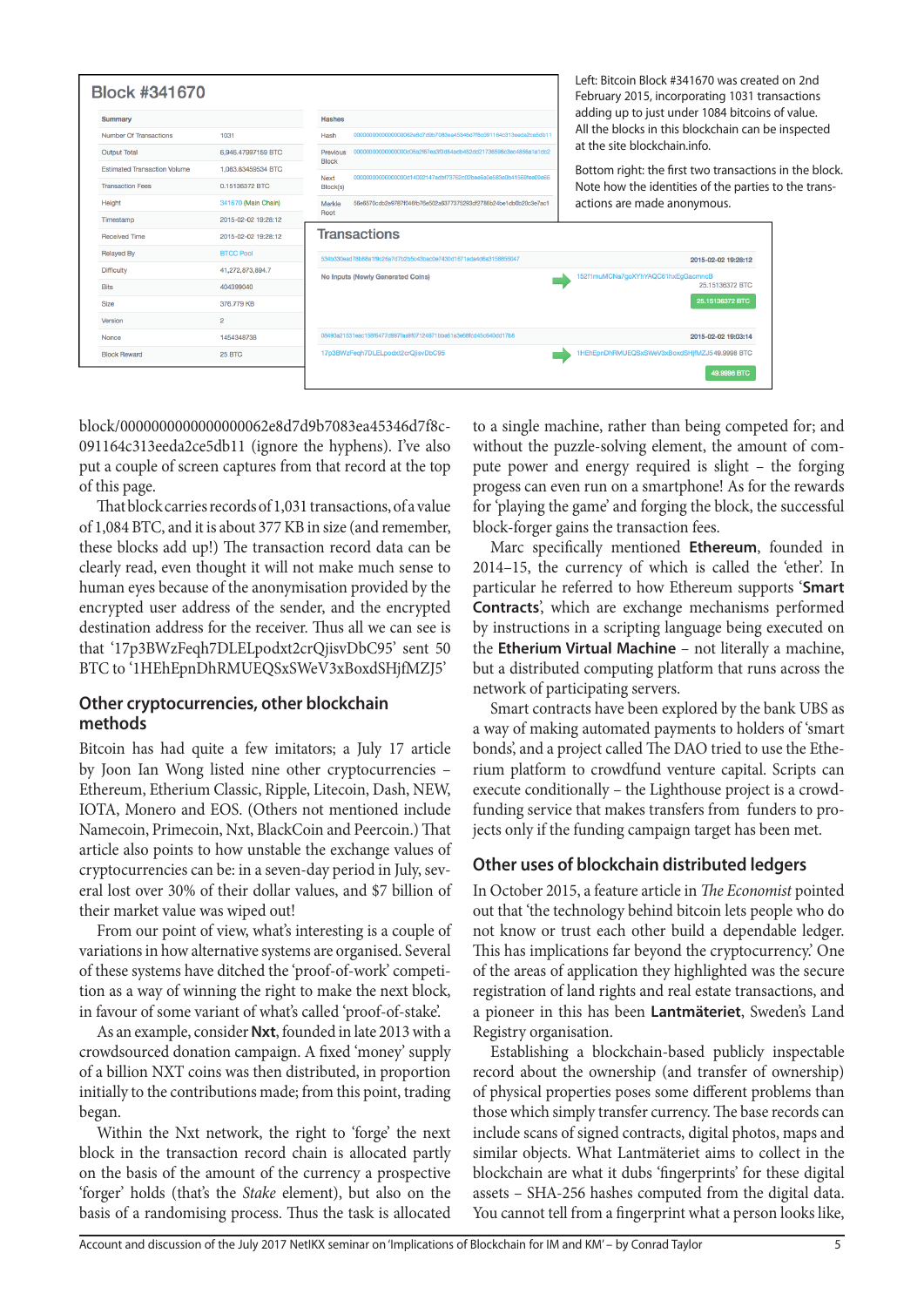but it can still function as a form of identity verification. As a report on the project explains:

'A purchasing contract for a real estate transaction that is scanned and becomes digital is an example. The hash that is created from the document is unique. For example, if a bank receives a purchasing contract sent via email, the bank can see that the document is correct. The bank takes the document and run the algorithm SHA-256 on the file. The bank can then compare the hash with the hash that is on the list of verification records, assuming that it is available to the bank. The bank can then trust that the document really is the original purchasing contract. If someone sends an incorrect contract, the hash will not match. Despite the fact that email has a low level of security, the bank can feel confident about the authenticity of the document.'

('The Land Registry in the blockchain' — http://ica-it. org/pdf/Blockchain\_Landregistry\_Report.pdf)

In the UK, **Her Majesty's Land Registry** has started a project called 'Digital Street' to investigate using blockchain to allow property ownership changes to to close instantaneously. Greece, Georgia and Honduras have similar projects underway.

In Ghana, there is no reliable nationwide way of registering ownership of land and property, but a nonprofit project called **Bitland** is drawing up plans for a blockchain-verified process for land surveys, agreements and documentation which – independent of government – will provide people with secure title (www.bitland.world). As they point out, inability to prove ownership of land is quite ommon across Africa, and means that farmers cannot raise bank capital for development by putting up land as security.

**Neocapita** is a company which is developing Stoneblock as a decentralised blockchain-based registration service for any government-managed information, such as citizen records. They are working in collaboration with the United Nations Development Program, World Vision, and two governments (Afghanistan and Papua New Guinea), initially around providing a transparent record of aid contributions, and land registry.

## **Noeleen Schenk on blockchain and information governance**

After Marc Stephenson had given his technical overview of Blockchain, **Noeleen Schenk** (also of Metataxis) addressed the issue of what these developments may mean for people who work with information and records management, especially where there are issues around governance.

Obviously there is great interest in blockchain in financial markets, securities and the like, but opportunities are also being spotted around securing the integrity of the supply chain and proving provenance. **Walmart** is working with IBM on a project which would reliably track foodstuffs, from source to shelf. **The Bank of Canada** is looking towards using blockchain methods to verify customer identities onwards, on the basis that the bank has

already gone through identity checks when you opened your account. Someone in the audience pointed out that there are also lots of applications for verified records of identity in the developing world, and Noeleen mentioned that **Microsoft and the UN** are looking at methods to assist the approximately 150 million people who lack proof of identity.

**Google DeepMind Health** is looking at using some blockchain-related methods around electronic health records, in a concept called 'Verifiable Data Audit' which would automatically record every interaction with patient data (changes, but also access). They argue that health data needn't be as radically decentralised as in Bitcoin's system – a federated structure would suffice – nor is proof-ofwork an appropriate part of the blockmaking process in this context. The aim is to secure trust in the data record (though ironically, DeepMind's was recently deemed to have handled 1.6 million Royal Free Hospital patient records inappropriately).

Noeleen referred to the ISO standard on records management, **ISO 15489-1**, which gives as the characteristics of 'authoritative records' – meeting standards for authenticity, reliability, integrity and usability. What has blockchain to offer here?

Well, where a blockchain is managed on a decentralised processing network, one advantage can be distributed processing power, and avoidance of the 'single point of failure' problem. The use of cryptographic hashes ensures that the data has not been tampered with, and where encryption is used, it helps secure data against unauthorised access in the first place.

# **Challenges to be solved**

Looking critically at blockchain with an information manager's eye, Noeleen noticed quite a few challenges, of which I highlight some:

- ◆ Private blockchains are beginning to make their appearance in various sectors (the Walmart provenance application is a case in point). This raises questions of what happens when different information management systems need to interoperate.
- ◆ In many information management applications, it is neither necessary nor desirable to have all of the information actually contained within the block (the Lantmäteriet system is a case in point). Bringing blockchain into the picture doesn't make the problem of inter-relating datasets go away.
- ◆ Blockchain technology will impact the processes by which information is handled, and people's roles and responsibilities with that process. Centres of control may give way to radical decentralisation.
- ◆ There will be legal and regulatory implications, especially where information management systems cross different jurisdictions.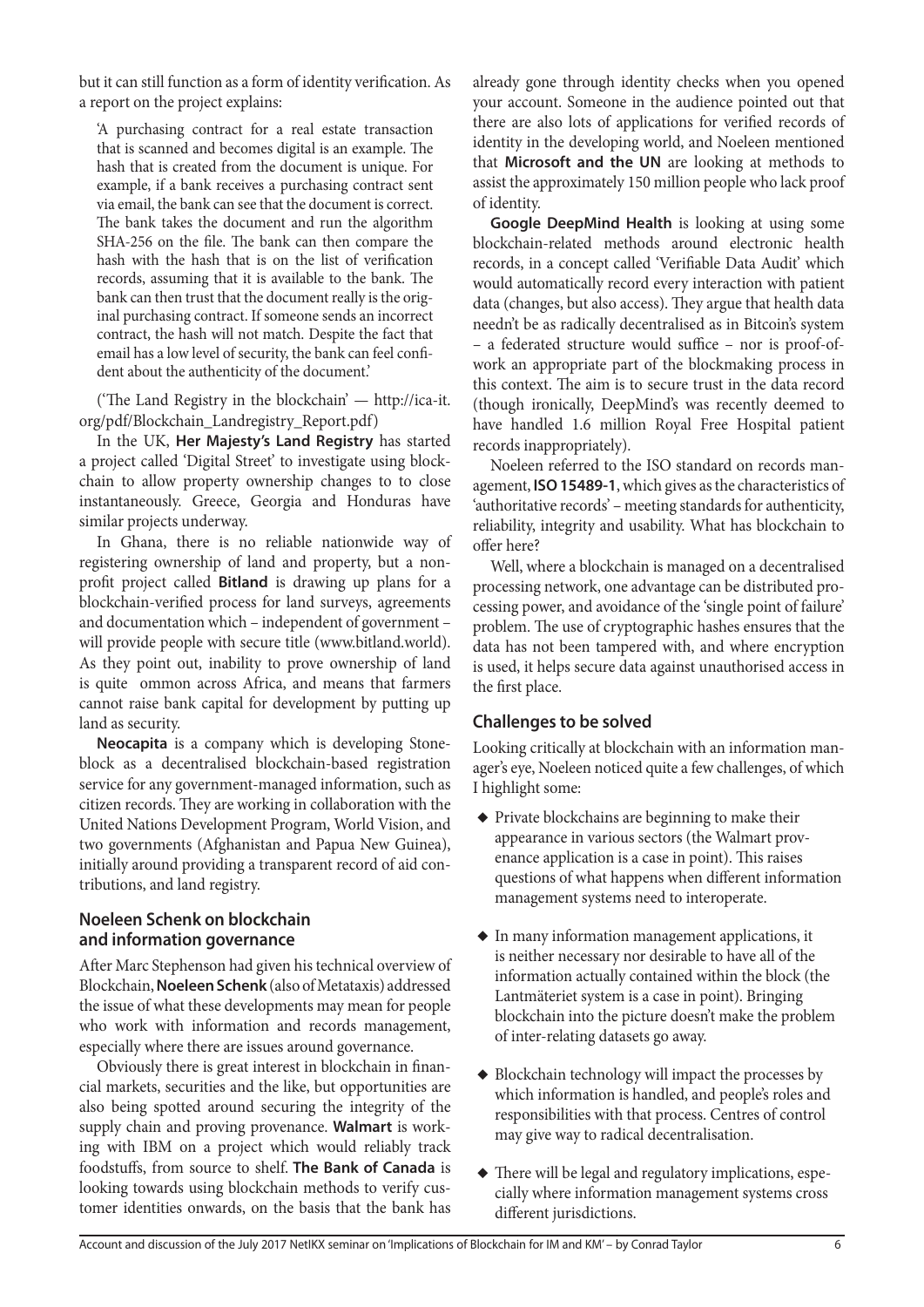◆ Noeleen has noticed that where people gather (with great enthusiasm) to discuss what blockchain can do, there seems to be very poor awareness amongst them of well-established record-keeping theory, principles, and normal standards of practice. The techies are not thinking about information management requirements enough.

These issues require information professionals to engage with the IT folks, and advocate the incorporation of information and record keeping principles into blockchain projects, and the application of information architectural rigour.

#### **Intermediate discussion**

Following Noeleen's presentation, there were some points raised by the audience. One question was how, where the blockchain points to data held externally, that external data can itself be verified, and how it can be secured against inappropriate access.

Someone made the point that is is possible to set up a 'crypotographic storage system' in which the data is itself encrypted on the data server, using well established public-private key encryption methods, and therefore accessible only to those who have access to the appropriate key. As for the record in the blockchain, what that stores could be the data location, plus the cryptographic hash of the data, so that any tampering with the external data would be easy to detect.

What blockchain technology doesn't protect against, is bad data quality to start with. I'm reminded of a recent case in which it emerged that a sloppy clinical coder had entered a code on a lady's record, indicating that she had died of Sudden Infant Death Syndrome (happily, she was very much alive). That transaction can never be erased from the blockchain – but it doesn't stop the record being corrected after.

## **Blockchain and the Archive: the TNA experience**

Our third presentation was from **John Sheridan**, Digital Director at The National Archives (TNA), with the title 'Application of Distributed Ledger Technology'. He promised to explain what kinds of issues the Archive worries about, and where they think blockchains (or distributed ledgers more generally) might help. On the digital side of TNA, they are now looking at three use-cases, which he would describe.

John remarked that the State gathers information 'in order to make Society legible to it' – so that it might govern. Perhaps The Domesday Book was one of the world's first structured datasets, collected so that the Norman rulers might know who owned what across the nation, for taxation purposes.

The Archive's role, on the other hand, is to enable the citizen to see the State, and what the State has recorded, by perusing the record of government (subject to delays).



Sir Hilary Jenkinson, an important contributor to archive theory, established the principles on which The National Archive runs today. But it is a very paper-based way of looking at the job.

Much of the ethos of the TNA was set by Sir Hilary Jenkinson, of the Public Record Office (which merged with three other bodies to form TNA in 2003). He was a great contributor to archive theory, and in 1922 wrote *A Manual of Archive Administration* (text available in various formats from The Internet Archive, https://archive.org/ details/manualofarchivea00jenkuoft). TNA still follows his attitude and ideas about how information is appraised and selected, how it is preserved, and what it means to make that information available.

An important part of TNA practice is the Archive Descriptive Inventory – a hierarchical organisation of descriptions for records, in which is captured something of the provenance of the information. 'It's sort of magnificent… it kind of works,' he said, comparing it to a steam locomotive. But it's not the best solution for the 21st century. It's therefore rather paradoxical that TNA has been running a functional digital archive with a mindset set that is 'paper all the way down' – a straight line of inheritance from Jenkinson, using computers to simulate a paper record.

## **Towards a second-generation digital archive**

It's time, he said, to move to a second-generation approach to digital archive management; and research into disruptive new technologies is important in this.

For the physical archive, TNA practice has been more or less to keep everything that is passed to it. That stuff is already in a form that they can preserve (in a box), and that they can present (only eyes required, and maybe reading spectacles). But for the digital archive, they have to make decisions against a much more complex risk landscape; and with each generation of technological change, there is a change in the digital preservation risks. TNA is having to become far more active in making decisions about what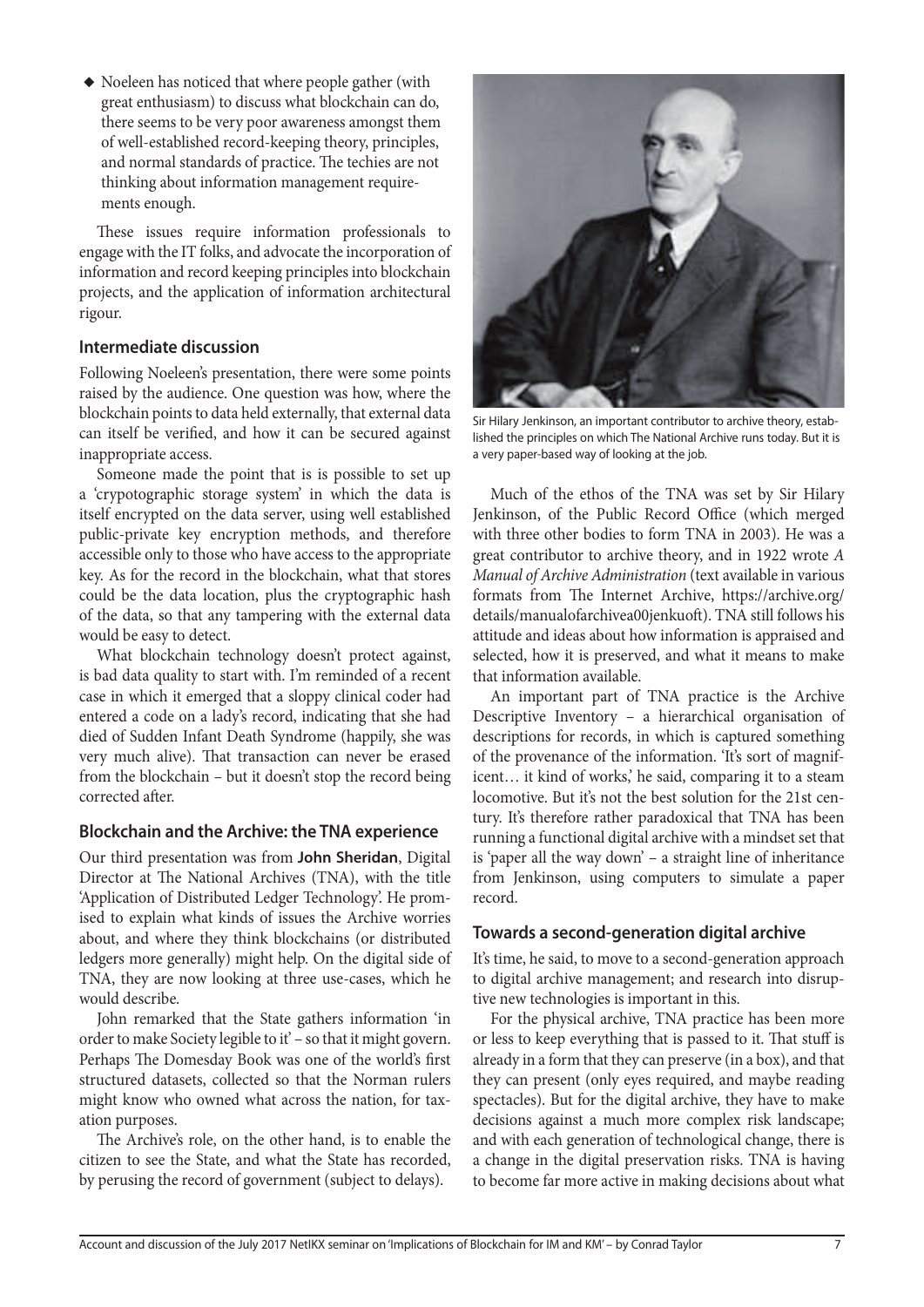evidences the future may want to have access to; and, which risks they will seek to mitigate, and which ones they won't.

They have decided that one of the most important things TNA must do, is to provide evidence for purposes of trust – not only in the collection they end up with, but also in the choices that they have made in respect of that collection. Blockchain offers part of that solution, because it can 'timestamp' a hash of the digital archive asset (even if they can't yet show it to the public), and thereby offer the public an assurance, when the archive data is finally released, that it hasn't been altered in the meantime.

Some other aims TNA has in respect of the digital archive is being more fluid about how an asset's context is described; dealing with uncertainties in provenance, such as about when a record was created; and permitting a more sophisticated, perhaps graduated form of public access, rather than just now-you-can't-see-it, now-you-can. (They can't simply dump everything on the Web – there are considerations of privacy, of the law of defamation, of intellectual property and more besides.)

## **The Archangel project**

Archangel is a brand new project in which TNA is engaged together with the University of Surrey's Centre for the Digital Economy, and the Open Data Institute. It is one of seven projects which EPSRC is funding to look at different contexts of use for distributed ledger technology. Archangel is focused specifically on public digital archives, and they will try to work with a group of other memory institutions.

The Archangel project will not be using the blockchain methods which Marc had outlined. Apparently, they have their own distributed ledger technology (DLT), with 'permissioned' access.

The first use-case, which will occupy them for the first six months, will focus on a wide variety of types of research data held by universities: they want to see if they can produce sets of hashes for such data, such that at a later date when the findings of the research are published, and the data is potentially archived, any question of whether the data has been tampered with or manipulated can be dealt with by cryptographic assurance spread across a group of participating institutions. (The so-called 'Climategate' furore comes to mind.)

The second use-case is for a more complex kind of digital object. For example, TNA preserves the video record of proceedings of The Supreme Court. In raw form, one such digital video file could weigh in at over a terabyte! Digital video transcoding methods, including compression algorithms, are changing at a rapid pace, so that in a decade's time it's likely that the digital object provided to the public will have to have been converted to a different file format. How is it possible to create a crypographic hash for something so large? And is there some way of hashing not the bit sequence, but the informational content in the video?

It's also fascinating to speculate about how machines in future might be able to interpret the informational content in a video. At the moment, a machine can't interpret the

meaning in someone's facial expressions – but maybe in the future?

For this, they'll be working with academics who specialise in digital signal processing. They are also starting to face similar questions with 'digital surrogates' – digital representations of an analogue object.

The third Archangel use case is about Deep Time. Most people experimenting with blockchain have a relatively short timescale over which a record needs to be kept in verifiable form, but the aspirations of a national archive must looks to hundreds, maybe thousands of years.

Another important aspect of the Archangel project is the collaboration which is being sought between memory institutions, which might reach out to each other in a concerted effort to underscore trust in each others' collections. On a world scale this is important because there are archives and collections at significant risk – in some places, for example, people will turn up with Kalashnikovs to destroy evidence of human rights abuses.

## **Discussions**

NetIKX meetings typically feature a 'second half' which is made up of table-group discussions or exercises, followed by a summing-up plenary discussion. However, the speakers had not organised any focused discussion topics, and certainly the group I was in had a fairly rambling discussion trying to get to grips with the complexity and novelty of the subject. Likewise, there was not much 'meat' that emerged in the ten minutes or so of summing up.

One suggestion from Rob Begley, who is doing some research into blockchain, was that we might benefit from reading Dave Birch's thoughts on the topic – see his Web site at http://www.dgwbirch.com. However, it's to be borne in mind that Birch comes at the topic from a background in electronic payments and transactions.

## **Some closing thoughts**

There is a lot of excitement – one might say hype – around blockchain. As Noeleen put it, in the various events on blockchain she had attended, a common attitude seems to be 'The answer is blockchain! Now, what was the problem?' As she also wisely observed, the major focus seems to be on technology and cryptocurrency, and the principles of information and records management scarcely get a look-in.

The value of blockchain methods seem to centre chiefly on questions of trust, using a cryptographic hashing and a decentralised ledger system to create a hard-to-subvert timestamped record of transactions between people. The transactional data could be about money (and there are those who suggest it is the way forward for extending banking services in the developing world); the application to land and property registration is also very promising.

Another possible application I'm interested in could be around 'time banking', a variant of alternative currency. For example in Japan, there is a scheme called '**Fureai Kippu**' (the 'caring relationship ticket') which was founded in 1995